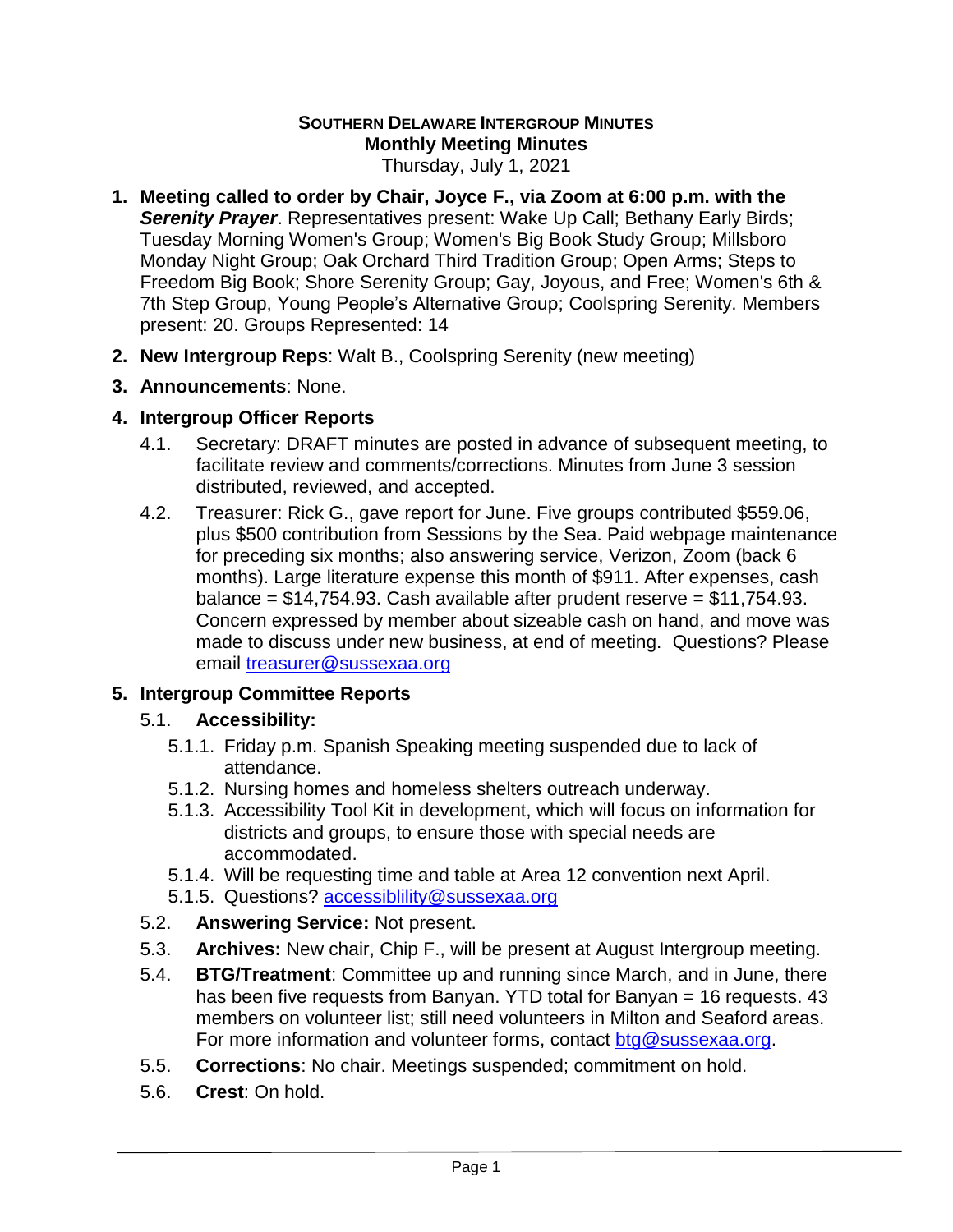# 5.7. **CPC (also reported out of order, at top of committee reports)**:

- 5.7.1. Paul, CPC chair, reports Home of Brave Vet Home is now open to visiting groups, for Saturday 1 p.m. meetings.
- 5.7.2. Wake up Call group will take meetings to Banyan for month of July. Schedule open for August and beyond. Please take call to home groups for commitment to bring meetings Wednesday evenings.
- 5.7.3. Volunteers or questions? Email [cpc@sussexaa.org](mailto:cpc@sussexaa.org) or call Paul at 302-339-5379
- 5.8. **Liaison Area 12**: Need new Liaison.
- 5.9. **Literature**: Co-chair Stacey reports that traditionally, chair has distributed literature directly. Now, a group may order directly from GSO online. Also, can contact Stacey directly for literature at [literature@sussexaa.org.](mailto:literature@sussexaa.org.)
- 5.10. **PI**: Stacey encourages people to add locations for literature to spreadsheet on webpage. Appeal to Intergroup to take more active role in maintaining updated list. Also have magnets with QR code that takes users to meeting list. For supply of magnets, contact PI chair at [pi@sussexaa.org.](mailto:pi@sussexaa.org)
- 5.11. **Special Events (reported at top of meeting, out of order)**: Eamon reports Bash at the Beach is set for Saturday, September 18. Printable flyers available on website. Tickets available online and at several meetings, or by emailing [events@sussexaa.org](mailto:events@sussexaa.org) or calling Eamon: 571.242.2238.
- 5.12. **Website/Tech Committee**: Still seeing lots of use of webpage with uptick in unique visitors and total visits. June saw 3000 unique visitors and over 7000 visits. Presently, there are 105 active meetings, with many going back to in person gatherings. Decision was made to purge meetings that have not been active for one year. It is important groups communicate with committee about status of meetings, to maintain accuracy of website. All in person meetings now available in printable, .pdf format. Any group that wants list can print for distribution.
- **6. Old Business**: None.
- **7. New Business**: Susie proposes group discuss how to handle funds over prudent reserve, with goal of spending down excess cash on hand. After limited discussion, it was decided all present should take the question to their home groups to get sense of community and ideas on ways and causes. Will put this on the agenda for August Intergroup, under Old Business.
	- 7.1. As related appeal, Treasurer called on all committees to revisit their budget requests to ensure accuracy. This will allow more accurate view of surplus.
- **8. Close**: Meeting Adjourned at 6:53 p.m. with recital of *Responsibility Declaration.*

Next Scheduled Meeting: **Thursday, August 5, 2021, at 6 p.m.**

Minutes respectfully submitted by Allison R., SDI Secretary Southern Delaware Intergroup of Alcoholics Anonymous P. O. Box 1080, Millsboro, DE 19966 www.sussexaa.org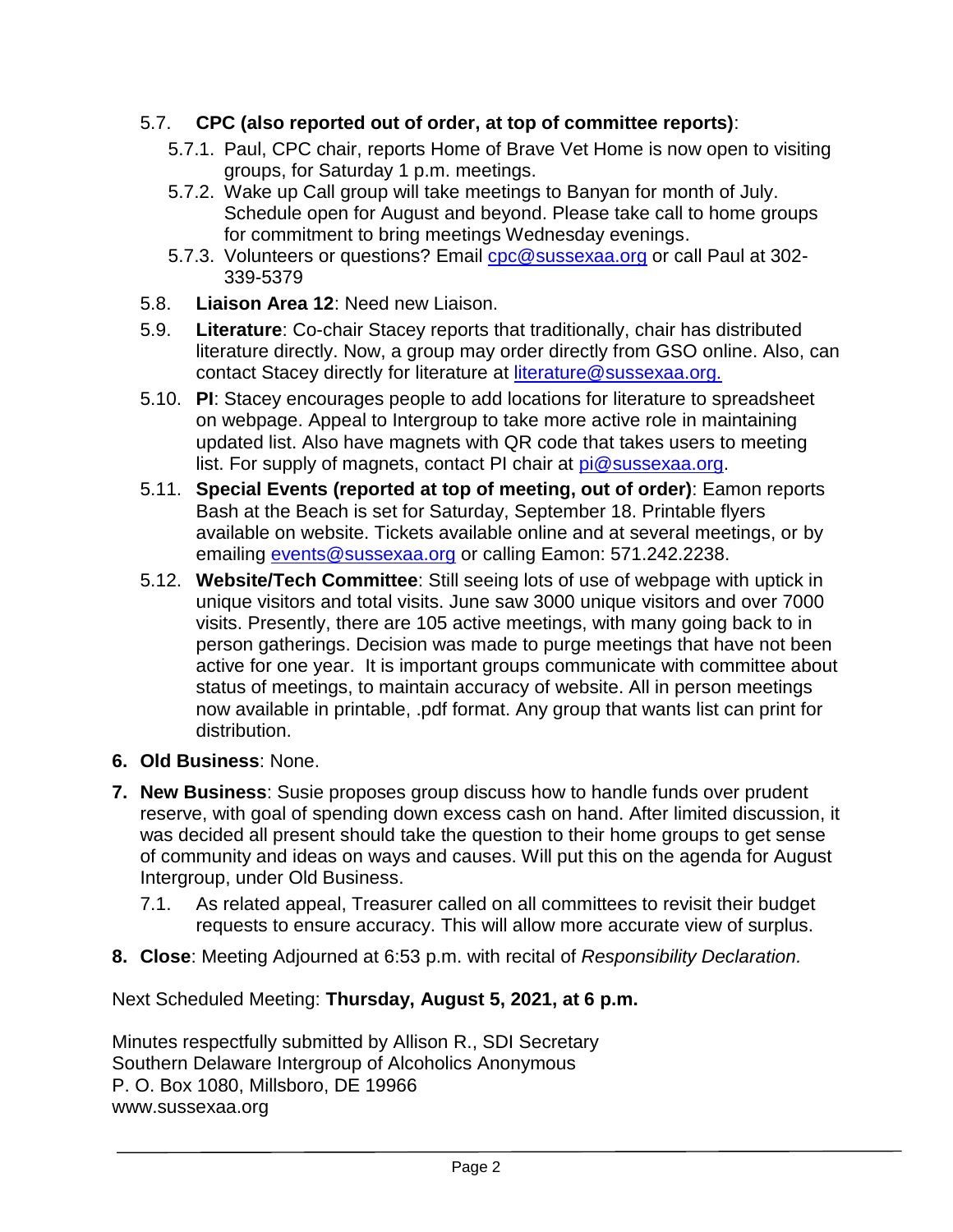#### **Southern Delaware Intergroup (SDI) of Alcoholics Anonymous Website/Tech Committee Report for the Month of June 2021**

# **1. Statistics.**

| <b>Month</b>     | <b>Unique</b><br><b>Visitors</b> | # of Visits | <b>Pageviews</b> |
|------------------|----------------------------------|-------------|------------------|
| <b>June 2021</b> | 2,828                            | 6,780       | 17,641           |
| May 2021         | 2,294                            | 6,506       | 17,467           |
| April 2021       | 2,118                            | 6,254       | 17,033           |
| March 2021       | 2,140                            | 6,190       | 16,027           |
| February 2021    | 1,944                            | 5,466       | 14,882           |

- 2. Meetings. There are a total of 105<sup>1</sup> active meetings. Breakdown is as follows
	- 1. **IN-PERSON**: Total of **71** in-person meetings.
		- **66 indoor meetings**
		- **5 outside meetings**
	- 2. **ONLINE**. Total of **37** online meetings.
	- 3. **INACTIVE.** The **40 meetings that were marked temporarily suspended** are now offline in draft mode. They can be retrieved, but are not searchable on the website. Most of these meetings had this status for well over a year since the onset of the pandemic. See attached pages for these meetings sorted by district.

We added a few new meetings, several re-opened and a couple had format changes such as meeting name, schedule time, loosened restrictions, etc. Highlights include:

- **Added Meetings**: Added Lost and Found Beginners on Friday at 9 at Midway
- **Online to in-person**: Monday night Big Book meeting went from online to indoors, Fenwick Island Big Book went from online to indoors, Tuesday Noon alternative went from online to indoors, Gay, Joyous and Free meeting returning to be in person, effective July 3, Lighthouse Men's 6 & 7 returning in person, effective July 7.
- **Discontinued Meetings**: Daily Reflections Virtual Friday, Viernes Noches Online, Seaside Discussion Friday Night, and Long Neck Speakers.
- **Other Changes**: Uncut Group went from online to hybrid, Milford Step (Sunday) reopened indoors, and many meetings have removed restrictions.
- 3. **Email.** support@sussexaa.org fielded 253 emails in June. The bulk of emails were divided between changes to meetings and newcomers seeking help.
	- Created events@sussexaa.org email account
- 4. **Website**.
	- Updated text on the meeting list header (see sussexaa.org/meetings) to: *Is the information for YOUR home group correct? Does the Zoom link work? Have you moved your location? Please help us keep the fellowship informed of your*

 $\overline{a}$  $1$  There are three hybrid meetings. Note these numbers are reflected in the in-person total and the online total.